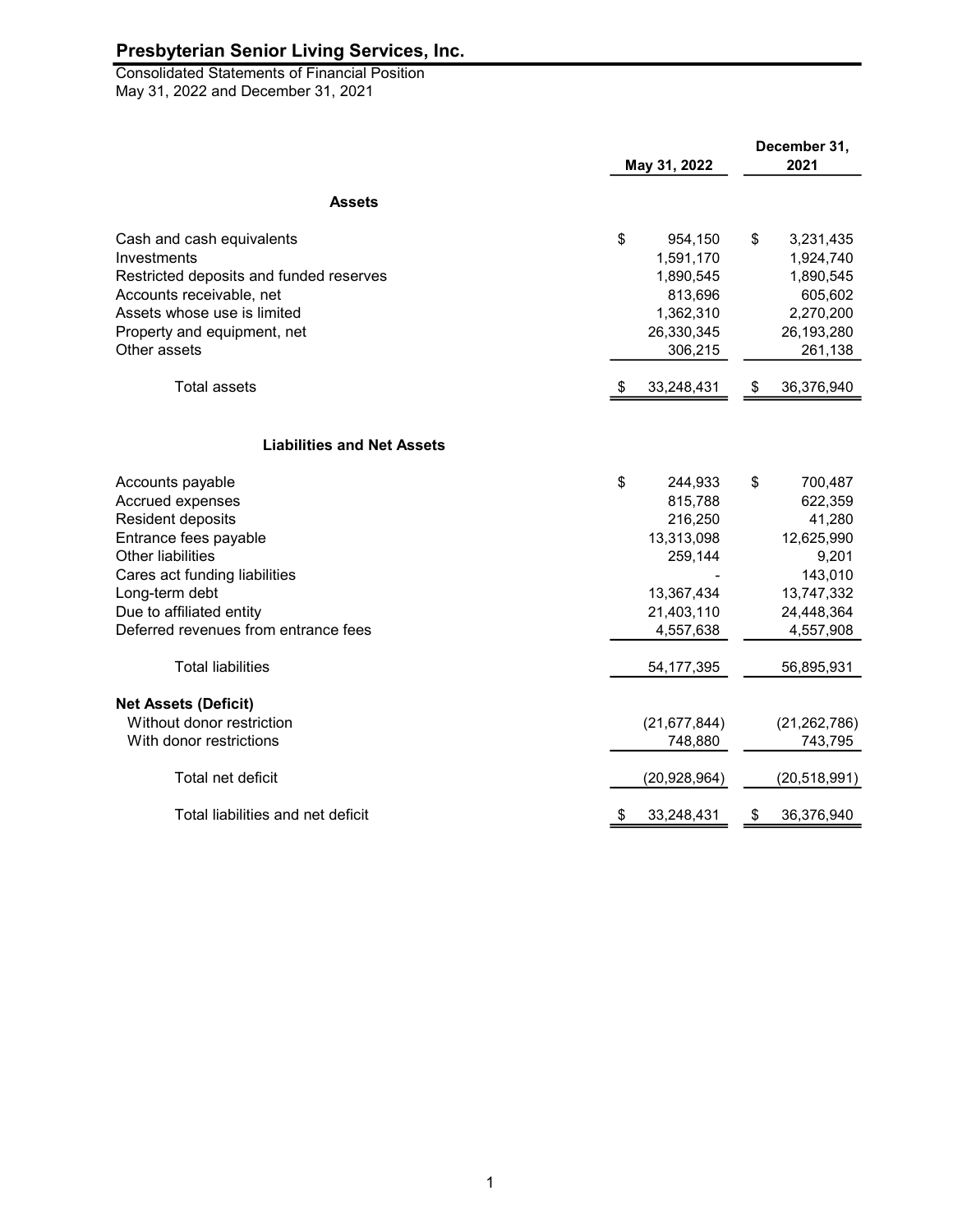Consolidated Statements of Operations and Changes in Net Assets Period ended May 31, 2022 and year ended December 31, 2021

|                                              | May 31, 2022    | December 31,<br>2021 |  |
|----------------------------------------------|-----------------|----------------------|--|
| <b>Net Assets Without Donor Restrictions</b> |                 |                      |  |
| Revenues, gains and other support:           |                 |                      |  |
| Resident services:                           |                 |                      |  |
| <b>Resident services</b>                     | \$<br>5,741,533 | \$<br>12,806,357     |  |
| Amortization of entrance fees                | 370,543         | 962,791              |  |
| Total resident services                      | 6,112,076       | 13,769,148           |  |
| Contributions, gifts, grants and bequests    | 6,241           | 5,979                |  |
| Government grants                            |                 | 1,169,009            |  |
| Government stimulus                          | 41,162          | 711,731              |  |
| Net assets released from restrictions        |                 | 8,389                |  |
| Total operating revenues and other support   | 6,159,479       | 15,664,256           |  |
| Expenses:                                    |                 |                      |  |
| Nursing services                             | 1,081,202       | 2,648,877            |  |
| Rehabilitation                               | 255,726         | 647,183              |  |
| Recreation and special services              | 175,350         | 422,229              |  |
| Pharmacy                                     | 32,894          | 103,839              |  |
| Social services                              | 29,012          | 54,384               |  |
| Physician services                           | 10,417          | 25,000               |  |
| <b>Food Services</b>                         | 830,713         | 2,106,195            |  |
| Building operations and maintenance          | 1,154,642       | 2,731,106            |  |
| Housekeeping                                 | 175,701         | 403,310              |  |
| Laundry and linen                            | 22,254          | 55,596               |  |
| General and administrative                   | 929,367         | 2,158,237            |  |
| Employee benefits                            | 176,829         | 481,858              |  |
| Interest                                     | 246,162         | 614,154              |  |
| Depreciation                                 | 817,035         | 1,891,504            |  |
| Fundraising                                  | 23,730          | 52,476               |  |
| Total expenses                               | 5,961,034       | 14,395,948           |  |
| Unusual non-recurring expenses - COVID-19    | 187,198         | 202,093              |  |
| Operating (loss) gain                        | 11,247          | 1,066,215            |  |
| Other income (loss):                         |                 |                      |  |
| Investment income, net of investment expense | 27,651          | 115,689              |  |
| Realized gain on investments                 | 63,111          | 116,890              |  |
| Unrealized (loss) gain on investments        | (517,067)       | 115,441              |  |
| Total other income (loss)                    | (426, 305)      | 348,020              |  |
| Revenues (less than) in excess of expenses   | (415,058)       | 1,414,235            |  |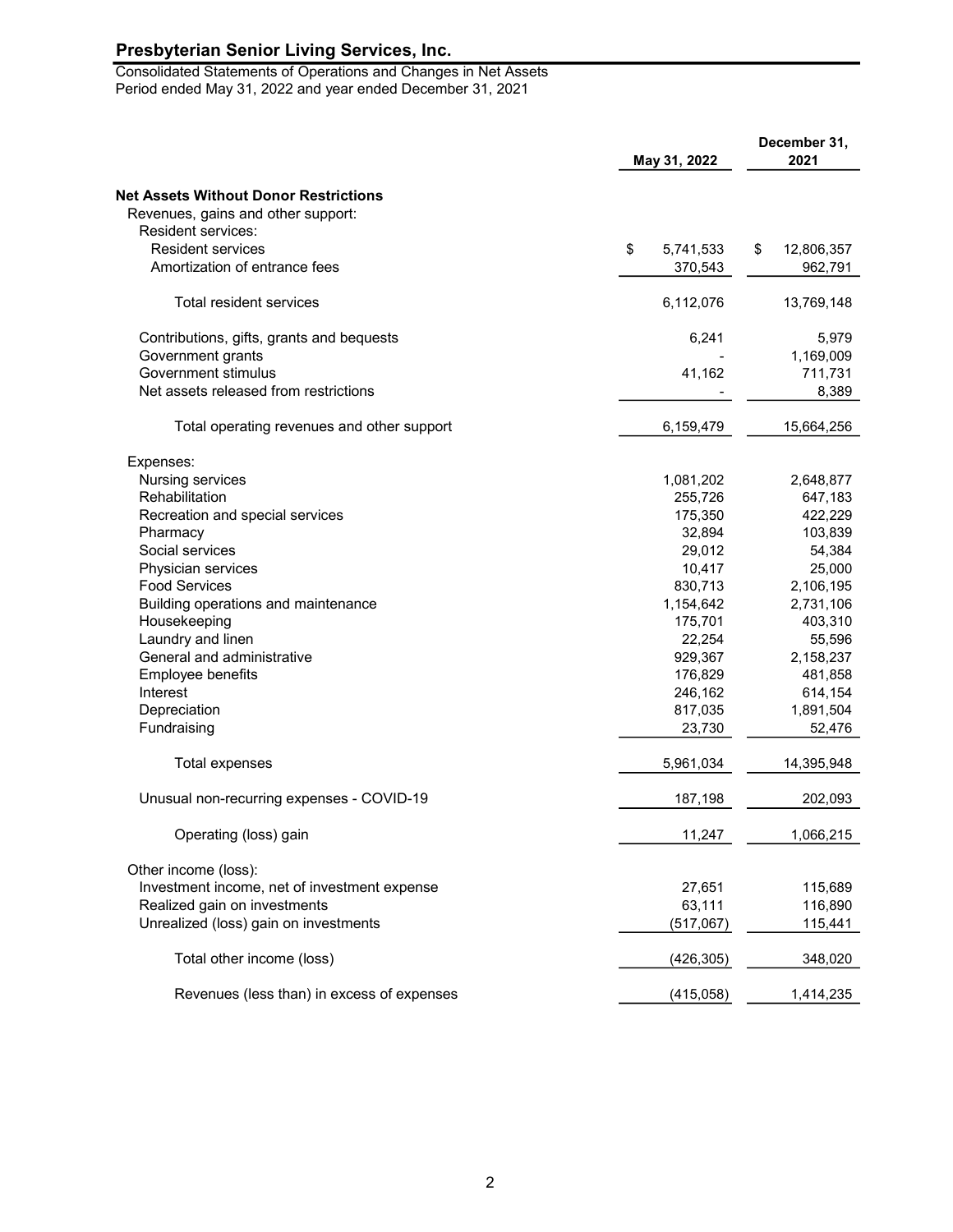Consolidated Statements of Operations and Changes in Net Assets Period ended May 31, 2022 and year ended December 31, 2021

|                                                                                                                                                                                 |    | May 31, 2022   |    | December 31,<br>2021      |  |
|---------------------------------------------------------------------------------------------------------------------------------------------------------------------------------|----|----------------|----|---------------------------|--|
| <b>Net Assets With Donor Restrictions</b><br>Contributions, gifts, grants and bequests<br>Investment income, net of investment expense<br>Net assets released from restrictions | \$ | 608<br>4,477   | \$ | 2,029<br>9,989<br>(8,389) |  |
| Increase in net assets with<br>donor restrictions                                                                                                                               |    | 5,085          |    | 3,629                     |  |
| Change in net assets                                                                                                                                                            |    | (409, 973)     |    | 1,417,864                 |  |
| <b>Net Deficit, Beginning</b>                                                                                                                                                   |    | (20, 518, 991) |    | (21, 936, 855)            |  |
| <b>Net Deficit, Ending</b>                                                                                                                                                      |    | (20.928.964)   | S  | (20, 518, 991)            |  |